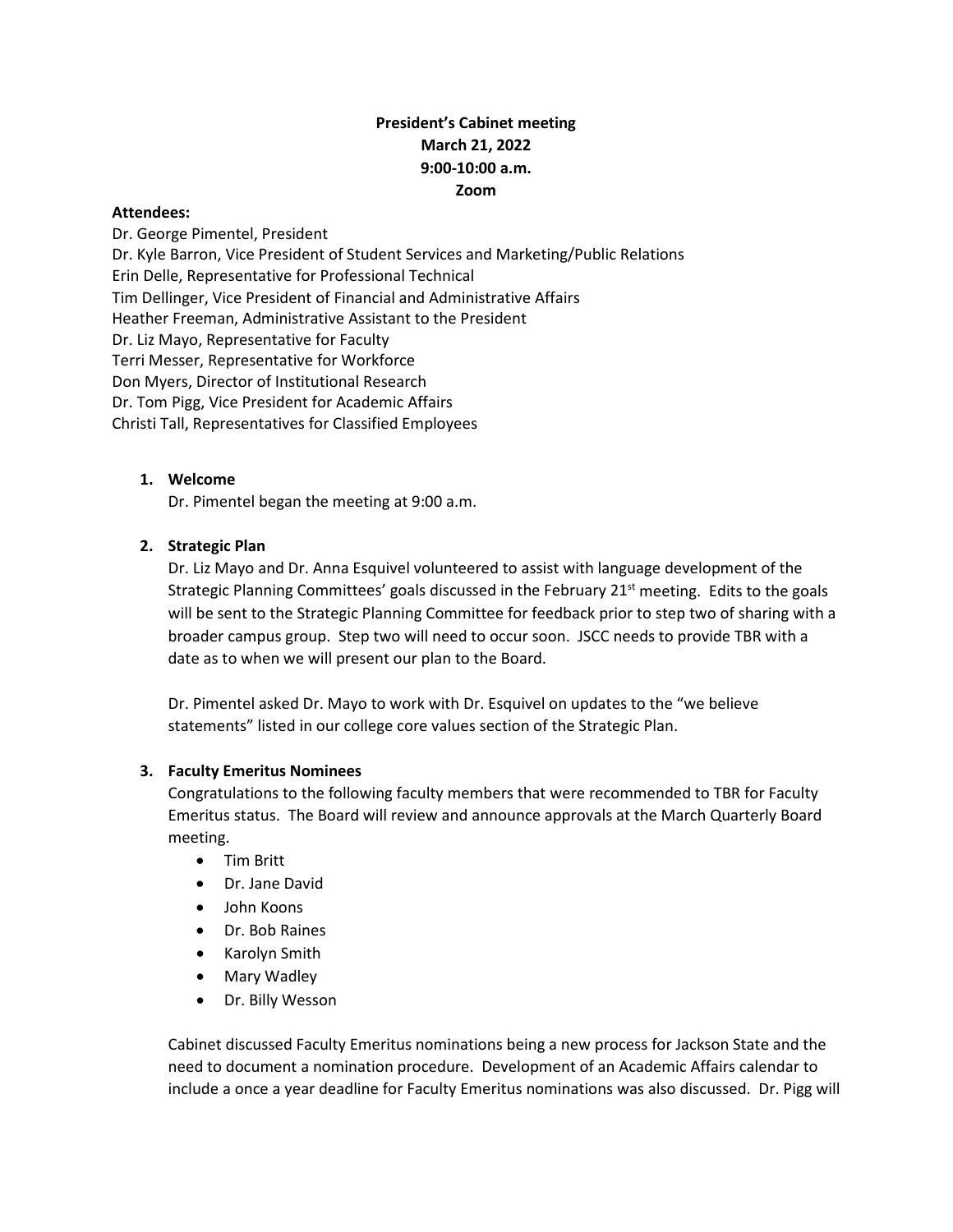work on both the procedure and the Academic Affairs calendar that will be included in the Faculty Handbook.

The question of allowing faculty with emeritus status to keep their JSCC e-mail after retirement was brought forward. According to TBR direction, retiree e-mail accounts should be deleted because they create a security issue. Therefore, JSCC will not be able to allow retirees continued access to their JSCC e-mail account.

#### 4. **THEC – Harold Love Community Service Award Nominees**

Congratulations to Dr. Anna Esquivel and Dr. Tony Rafalowski for being nominated for the Harold Love Community Service Award, a program that recognizes dedicated public service by individuals in higher education.

#### **5. Summer Hours – Remote Fridays**

A recent announcement of remote work on Fridays was sent to campus. The purpose of the remote work is a small gesture to campus that we recognize gas prices are high and impact everyone. Not all maybe able to participate or participate every Friday. That decision should be made by individual supervisors as to who can participate when. It is not a mandated work remote on Friday. The campus will not be closed and no need to cancel events or classes.

If a department has standing Friday events, the department supervisor can work with employees on an alternate day of the week for remote work. However, remote means we are still working. If an employee is not working, they should be taking annual or sick leave, whichever is appropriate.

#### **6. Budget Process**

All departments are submitting budget requests to vice presidents. The vice presidents will rank requests by priority for the division. Use of data would be extremely helpful in proving a case for a budget request. The Executive Council will review all budget submissions and the priority ranking by vice presidents then rank as an institution. It is not guaranteed that all divisions will be get their number one priority ranking. It will all be based on needs of the college.

Once a prioritized list of the college is ranked, that information will be shared with Cabinet for review and discussion. Depending on time, a special Cabinet meeting maybe called. Currently, we are waiting on TBR guidelines. When we have them, we will move forward.

#### **7. Enrollment**

All second session attendance should be in today. Enrollment numbers will be provided at the next Cabinet meeting.

### **8. Graduation**

Concerns have been expressed about the location and having two commencement ceremonies. JSCC has explored and will continue to explore a new location for JSCC's graduation. This year, we will move forward with two ceremonies at the Oman Area. For future years if the event is moved to the Carl Perkins Civic Center, alternate dates will have to used as the Civic Center has a standing reservation the same weekend as JSCC's commencement.